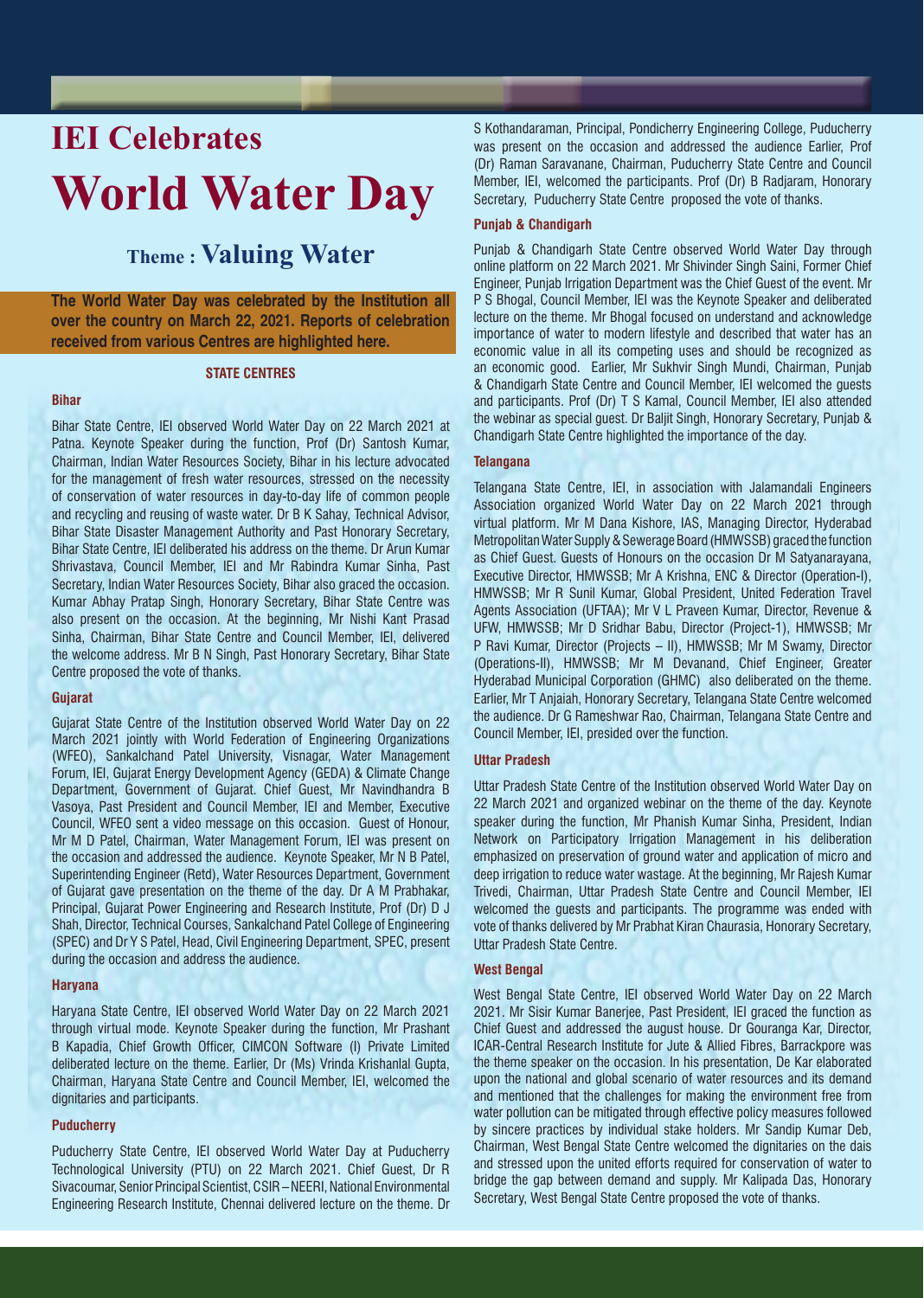# **LOCAL CENTRES**

# **Agra**

Agra Local Centre, IEI observed World Water Day on 22 March 2021 at Agra. On the occasion, Dr V K Saraswat, Director, Institute of Engineering & Technology, Dr B R Ambedkar University, Khandari Campus, Agra was the Chief Guest and Mr V K Gupta was the Keynote speaker. Mr Devendra Singh Chaudhary, Honorary Secretary, Agra Local Centre welcomed the guests, dignitaries and audience and at the end of the session, also proposed the vote of thanks.

# **Ahmednagar**

Ahmednagar Local Centre of the Institution observed World Water Day on 22 March 2021 on virtual mode. Mr Satish Khade, an entrepreneur working in the field of water related issues delivered lecture on the theme. Explaining why people participation is required in awareness on water related issues, Mr Satish Khade explained that exorbitant ground water extraction, emission of CO $_{2}$ , surface water pollution, global warming, increasing population, changing lifestyle of people and uncertain rain pattern are some of the factors, which leads to the extinction of plant and animal species on the earth. Earlier, Mr Manohar Mukund Anekar, Honorary Secretary, Ahmednagar Local Centre delivered the welcome address.

# **Aligarh**

Aligarh Local Centre, IEI organised a Lecture programme on the occasion of World Water Day on 22 March 2021 at Aligarh. Chief Guest of the occasion, Prof S S Alam, Former Chairman of Aligarh Local Centre talked about the importance of water in different spheres. Mr Kul Bhushan Varshney, Chief Engineer, Nagar Nigam, Aligarh addressed the audience regarding conservation of water. Earlier, welcome address was delivered by Prof Mohammad Kamil, Former Chairman of Aligarh Local Centre.

#### **Angul**

Angul Local Centre, IEI observed World Water Day by organising a webinar on the topic 'Valuing Water: In the context of Odisha' on 22 March 2021. Chief Speaker, Mr Nanda Kumar Mohapatra, Ex-Chief Engineer, Minor Irrigation, Odisha deliberated lecture on the topic. Dignitaries, namely Mr A P Panda, ED (S&P), NALCO, Mr S Acharya, Ex ED, NALCO, Mr N K Mondal, GGM(Smelter), Mr S R Patnaik, GGM (O & M), CPP, Mr A P Mohanty, Ex- DGM, NALCO graced the occasion and made the event a grand success. Earlier, Mr Sangram Keshari Samantaray, Chairman, Angul Local Centre welcomed the dignitaries and participants. Mr Siba Ram Panda, Honorary Secretary, Angul Local Centre introduced the Chief Speaker to the participants and at the end of the session, proposed the vote of thanks.

#### **Aurangabad**

Aurangabad Local Centre, IEI observed World Water Day on 22 March 2021 through virtual mode . Mr Deelip Dattaray Tawar, Chief Engineer and Chief Administrator, Command Area Development, Water Resources Department, Aurangabad was the Chief Guest on the occasion. Earlier, Chairman, Aurangabad Local Centre, Dr D C Gour, delivered the welcome address. Prof Sandeep Bhagwanrao Mundhe, Honorary Secretary, Aurangabad Local Centre proposed the vote of thanks.

#### **Bareilly**

Bareilly Local Centre, IEI observed World Water Day on 22 March 2021 by organizing a seminar on the theme of the day. Chairman, Bareilly Local Centre, Mr Sudhir Kumar Gupta in his welcome address briefed about the theme. Mr K B Agrawal, Founder Chairman of Bareilly Local Centre in his address, mentioned that water has enormous and complex value for households, food, culture, health, education, economics and the environmental integrity. Dignitaries on the occasion, Mr H C Gupta, Mr S

C Sundrani, Mr M K Agrawal, Mr Ram Chandra, Dr Chhavi Sharma and Dr Pankaj Sharma also shared their views and experiences on the theme. Mr Mahendrakumar Agarwal, Honorary Secretary, Bareilly Local Centre proposed the vote of thanks.

#### **Belagavi**

Belagavi Local Centre, IEI observed World Water Day on 22 March 2021 at Belagavi. On the occasion, Chief Guest, Mr H G Raghavendra Suhasaa, IPS, Inspector General of Police, Northern Range, Belagavi, Karnataka in his address focussed on efficient use of water and share his experience in flood management during the heavy floods in Krishna Basin in the Northern part of Karnataka in the year 2019. Keynote Speaker, Prof Aravind Galagali, Member, Steering Board (MSP) Ministry of Water Resources, Government of Karnataka spoke about integration and control of water usage and subsequent mitigation of the anticipated crisis of water. Mr Basavanneppa G Dharenni, Honorary Secretary, Belagavi Local Centre proposed the vote of thanks.

# **Bathinda**

Bhatinda Local Centre observed World Water Day on 22 March 2021 through organising Webinar. Chief Guest of the day was Prof (Dr) T S Kamal, Chairman, Electronics & Telecommunications Engineering Division Board, IEI and Guest of Honour was Mr Sukhbir Singh Mundi, Chairman, Punjab & Chandigarh State Centre IEI. Speaker during the session, Dr M S Dhanya, Assistant Professor, Central University of Punjab in his lecture mentioned that water is under extreme threat due to growing population and increasing demand of agriculture and industry results worsening impacts of climate change. Earlier, Prof (Dr) Jagtar Singh, Chairman, Bathinda Local Centre welcomed the webinar participants. Mr J S Deol, Honorary Secretary, Bathinda Local Centre proposed the vote of thanks.

#### **Belapur**

Belapur Local Centre, IEI observed World Water Day on 22 March 2021 in association with Universal Engineering College, Vasai. Dr Mohan B Dagaonkar, Council Member, IEI, in his keynote address stressed on water preservation. Mr Keshav K Varkhedkar, Chairman, Belapur Local Centre elaborated the theme of World Water Day. Dr Samir Chandrakant Nimkar, Honorary Secretary, Belapur Local Centre coordinated the programme.

# **Bokaro Steel City**

Bokaro Steel City Local Centre, IEI observed World Water Day on 22 March 2021 at Bokaro and organized a lecture programme on the theme. Chief Guest, Mr Sharad Gupta, Chief General Manager, Water Management Department, SAIL, Bokaro Steel Plant inaugurated the function, delivered the inaugural address on the theme and stressed upon recycling of water, rain water harvesting, replenishing ground water level etc. Guest of Honour, Mr N P Srivastava, General Manager and HOD of Environment Department, SAIL, Bokaro Steel Plant spoke about universal availability of safe drinking water and sanitation. Mr Lambodar Upadhyaya, General Manager, Water Management Department, SAIL and Mr Nitesh Ranjan, AGM, Environment Division, SAIL , Bokaro Steel Plant presented papers during the technical session. Earlier, Mr Yogendra Nath Singh, Chairman, Bokaro Steel City Local Centre welcomed the dignitaries and spoke about the importance of the day.

# **Brahmapur**

Brahmapur Local Centre, IEI organised World Water Day on 22 March 2021 at Brahmapur. Chief Guest of the event, Dr Hemant Kumar Panda, Director, Soil Conservation & Watershed Development, Government of Odisha, in his address, advocated for water conservation, water utilization at right time and place and further stressed on application of micro level irrigation, drift irrigation etc. Chief Speaker during the function, Dr Chitta Ranjan Mohanty, Professor & HoD, Civil Engineering Department, Parala Maharaja Engineering College, Brahmapur deliberated on economic theories of water resources. Earlier, Dr Arun Kumar Padhi, Chairman, Brahmapur Local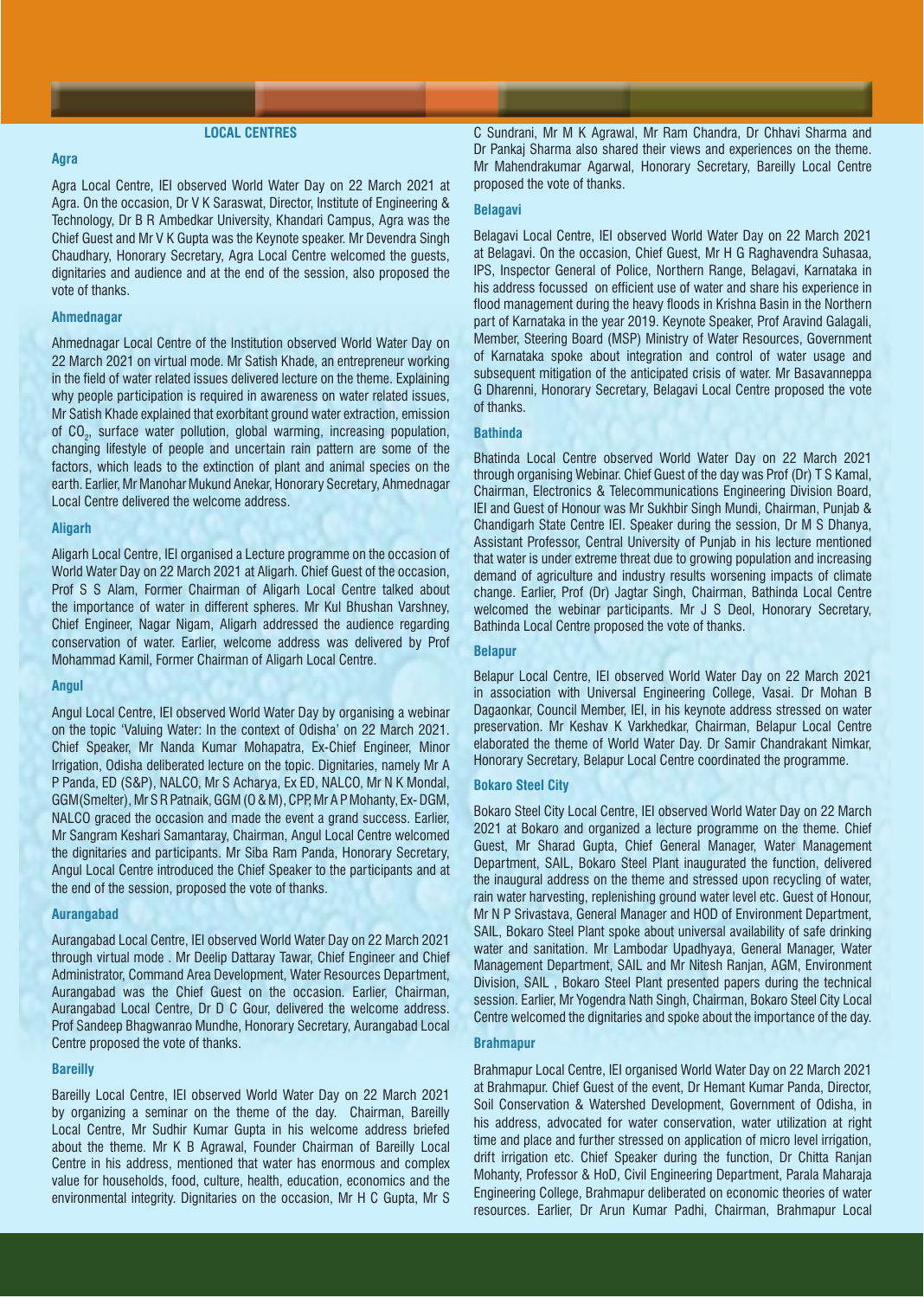Centre welcomed the Chief Guest, Speaker, dignitaries and participants. Mr Surendra Kumar Panigrahi, Honorary Secretary, Brahmapur Local Centre introduced the Chief Guest and Chief Speaker.

#### **Coimbatore**

Coimbatore Local Centre, IEI in association with Department of Civil Engineering, Dr N G P Institute of Technology, Coimbatore observed World Water Day on 22 March 2021 in cloud mode. Chief Guest, Professor Subimal Ghosh, Convener of Interdisciplinary Program in Climate Studies and Professor, Department of Civil Engineering, Indian Institute of Technology Bombay, Mumbai delivered lecture on the topic 'Climate Services for Water Management' and focussed on raising awareness on water crisis and sustainable management of freshwater resources. Dr P R Muthupriya, Professor and Head and Mr Manoj K M, Department of Civil Engineering, Dr N G P Institute of Technology, Coimbatore were present on the occasion and welcomed all. Dr H Ram Mohan, Honorary Secretary, Coimbatore Local Centre proposed the vote of thanks.

# **Dhanbad**

Dhanbad Local Centre, IEI observed World Water Day on 25 March 2021 at CSIR-CIMFR, Dhanbad, when the technical deliberation was organized on the theme in the august presence of Dr Pallabi Das, Scientist, CSIR-CIMFR, Dhanbad, Dr Pradeep Kumar Singh, Chairman, Dhanbad Local Centre, Dr Satyendra Kumar Singh, Honorary Secretary, Mr R Prasad, Past Honorary Secretary, Mr Amar Nath, Past Honorary Secretary, Mr B K Samanta, Past Chairman of Dhanbad Local Centre and other dignitaries. Earlier, Dr Pradeep Kumar Singh, Chairman, Dhanbad Local Centre welcomed all. Dr Satyendra Kumar Singh, Honorary Secretary, Dhanbad Local Centre proposed the vote of thanks.

#### **Dharwad**

Dharwad Local Centre, IEI observed World Water Day on 23 March 2021 at Dharwad. Chief Guest on the occasion, Mr B Y Bhandiwaddar, Superintending Engineer and Professor, Water and Land Management Institute, (WALMI), Dharwad deliberated lecture on the theme. Earlier, Prof (Dr) Ramesh Laxman Chakrasali, Chairman, Dharwad Local Centre welcomed the Chief Guest and the dignitaries present on the occasion.

#### **Durgapur**

Durgapur Local Centre, IEI observed World Water Day on 18 April 2021 at Durgapur by organising a Lecture Meeting on the theme of the day. On this occasion, Key note speaker, Mr Srikanta Mondal, Executive Engineer, Asansol Durgapur Development Authority deliberated lecture on the topic, 'The Value of Water & Disposal of Wastewater' and discussed about water conservation, usage of water in rational and sustainable manner, waste water treatment. Earlier, Prof (Dr) Kartik Chandra Ghanta, Chairman, Durgapur Local Centre and Council Member, IEI, presented the welcome address. Mr M K Biswal, Honorary Secretary, Durgapur Local Centre presented introductory address and proposed the vote of thanks at the end of the function.

#### **Faridabad**

Faridabad Local Centre observed World Water Day on 20 March 2021 and organized a webinar on the occasion. Three eminent Panellists namely Mr Rtn J P Malhotra, Past Chairman, Faridabad Local Centre, IEI and CEO, Bhartiya Valves Private Limited, Faridabad, Mr Ashok Sinha, Retd. Member, CGWB & CGWA and Mr I S Chauhan, Architectural & Structural Consultant graced the occasion with their extremely enlightening and informative deliberations. Mr Sushil Kumar Bajaj, Past Honorary Secretary, Faridabad Local Centre moderated the session. Mr Sandeep Handa, Chairman, Faridabad Local Centre delivered the opening remarks and stated that the significance to observe World Water Day is to raise awareness about the global water crisis. The event was concluded with the vote of thanks by Mr Kuldip Raj Gupta, Honorary Secretary, Faridabad Local Centre.

#### **Ghaziabad**

Ghaziabad Local Centre observed World Water Day on 22 March, 2021 through digital platform as well as physically in the centre premise. Chief Guest on the occasion, Mr Sarvesh Kumar, Chief Engineer, Uttar Pradesh Jal Nigam, Ghaziabad in his lecture, discussed on ground water recharging and rain water harvesting. Mr Rakesh Kumar Sisodia, Joint General Manager, Rail India Technical and Economic Service Limited (RITES) was the Guest of Honour of the programme. Mr Ravi Kant Garg (Retd) Chief Engineer, Uttar Pradesh Jal Nigam in his address spoke about the importance of water. Mr Vijendra Vikramaditya (Retd) Chief Engineer, Uttar Pradesh Jal Nigam addressed the audience on the theme of the day and shared his experience regarding conservation of water. Mr S S Karmyal, Executive Engineer, Delhi Jal Board, explained the importance of conservation of water through 3 R's – Reduce, Recycle & Reuse. Mr Surendra Mohan Sharma, Retd Superintending Engineer, Uttar Pradesh Jal Nigam also spoke on the occasion. Earlier, Mr Jai Pal Singh, Chairman, Ghaziabad Local Centre, IEI welcomed the guests and dignitaries and highlighted the importance of World Water Day. Mr R R Tanwar, Council Member, IEI was also present during the function. Mr Chitra Kumar Tyagi, Honorary Secretary, Ghaziabad Local Centre, IEI proposed the vote of thanks.

#### **Gorakhpur**

Gorakhpur Local Cente, IEI observed World Water Day on 22 March 2021. Speaker of the day, Dr Govind Pandey, Dean-Infrastructure & Planning, MMMUT Gorakhpur in his address stressed on judicious usage of water and rain water harvesting'. Earlier, Mr Dhirendra Chaturvedi, Chairman, Gorakhpur Local Centre welcomed the speaker and audience. Mr Ved Prakash Gupta, Honorary Secretary, Gorakhpur Local Centre proposed the vote of thanks.

#### **Gwalior**

Gwalior Local Centre of the Institution observed World Water Day on 21 March 2021 and organized a technical seminar on the theme of the day. Speaker of the session, Mr Sanjay K Andwan, Chief Engineer, Public Health Engineering Department (PHE), Government of Madhya Pradesh mentioned that water must be carefully managed during every part of the water cycle – from fresh water abstraction, pre-treatment, distribution of water by local bodies, consumption by public, collection of waste water, post-treatment and return back to the environment. Dr Deepak Rastogy, Associate Professor, Civil Engineering Department, Madhav Institute of Technology and Science, Gwalior deliberated lecture and highlight the importance of conserving water and its value. Mr Rajender Singh Bhadoriya, Ex-Chief Engineer, Public Health Engineering Department, Gwalior Region, Government of Madhya Pradesh, lectured on the theme and mentioned that observance of World Water Day raises awareness of the global water crisis and the core focus of the observance is also to support the achievement of UN Sustainable Development Goals. Mr U S Pandey, Ex-Superintending Engineer, PHE; Mr R K Batra, Ex-Professor and HoD, Civil Engineering Department, IPS Institutions; Mr Rahul Khanvilkar, HRM, Diverselynx India Private Limited, Noida and Mr R K Khetan, Visiting Professor, Vikrant Institute of Technology and Management also delivered lecture on the theme. Earlier, Mr Prabhat Kumar Bhargava, Chairman, Gwalior Local Centre delivered the welcome address. Mr P Y Khanwilkar, Honorary Secretary, Gwalior Local Centre proposed vote of thanks.

#### **Jammu**

Jammu Local Centre, IEI observed World Water Day on 22 March 2021 by organising a seminar on the theme. Mr G S Jha, Chairperson, J & K Water Resources Regulatory Authority, Government of Jammu and Kashmir graced the function as Chief Guest and Mr Manesh Bhat, Chief Engineer, Jal Shakti, PHE Department, Jammu, the Guest of Honour. At the outset, Dr (Prof) Sanjay Khar, Chairman, Jammu Local Centre delivered the welcome address. During the technical sessions, papers were presented by Mr P K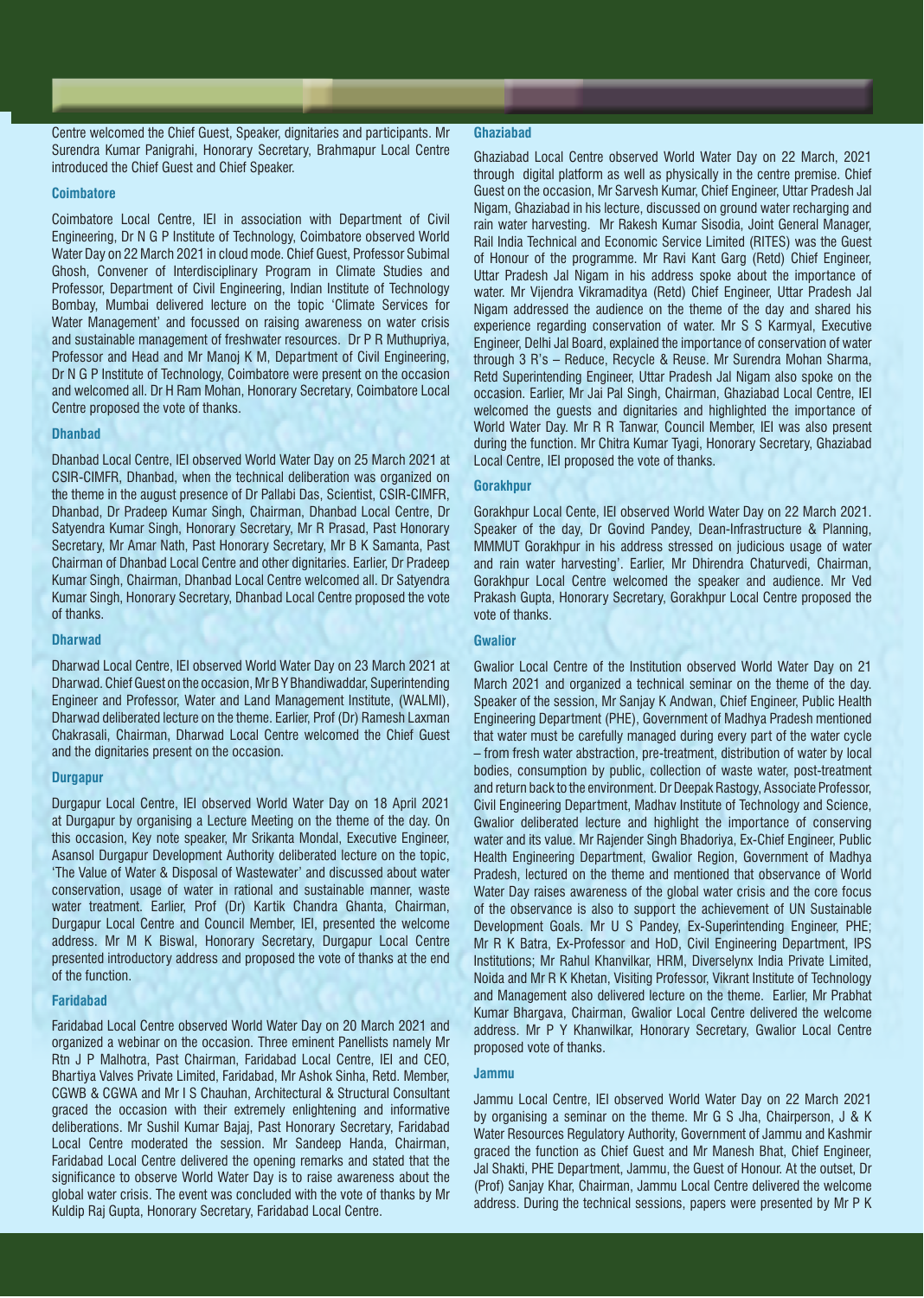Nanda, Mr B L Rawal, Mr Vinod Kumar, Mr Vijay Kumar Sharma, Mr Ranjeev Sawhney, Mr Sachin Tickoo and Mr Muneer Hussain. All the speakers advocated for conservation of water and requested stakeholders to value this precious resource which is going to be scarce, if not cared presently. Mr Chanchal Paul Sharma, Honorary Secretary, Jammu Local Centre conducted the proceedings of the seminar and proposed the vote of thanks.

#### **Jamshedpur**

Jamshedpur Local Centre, IEI observed World Water Day on 24 March, 2021 and organised a webinar on the occasion. Speaker of the event, Mr Gaurav Anand, Chief Manager, Business Excellence, Tata Steel Utilities and Infrastructure Services Limited (TSUISL), in his address focussed on various problems and challenges associated with water conservation, that include sewage tapping into water bodies, proper solid waste management, open defecation, non-point source of pollution, rain water harvesting, identification of pollution load from other sources etc. Earlier, Mr Anurag Saxerna, Chairman, Jamshedpur Local Centre delivered welcome address. Mr Pravesh Kumar Dhawan, Honorary Secretary, Jamshedpur Local Centre proposed the vote of thanks.

# **Kalaburagi**

Kalaburagi Local Centre observed World Water Day on 24 March 2021 at Kalaburagi. Speaker during the function, Dr Shashikant R Mise, Professor and Coordinator of Environmental Engineering, Post Graduate Programme, Department of Civil Engineering, P D A College of Engineering, Kalaburagi deliberated lecture on the theme of the day. Mr Babu Sidramappa More, Chairman, Kalaburagi Local Centre delivered the welcome address. Dr Baburao Neelkantappa Sherikar, Honorary Secretary, Kalaburagi Local Centre proposed the vote of thanks.

#### **Kanpur**

Kanpur Local Centre, IEI in association with Department of Civil Engineering, Harcourt Butler Technical University (HBTU), Kanpur, The Institution of Electronics & Telecommunication Engineers, Kanpur and IEEE, Uttar Pradesh Section observed World Water Day on 22 March 2021 at Kanpur. Theme speaker during the event, Dr Deepesh Singh, Assistant Professor, Department of Civil Engineering, H B T U Kanpur delivered lecture on the topic 'Valuing Water : A Blue Gold for Future'. Prof Pradeep Kumar, Head, Department of Civil Engineering, HBTU, Kanpur and Prof Narendra Kohli, Chairman, The Institution of Electronics & Telecommunication Engineers, Kanpur also graced the event. Dr Rajat Kumar Khare, Honorary Secretary, Kanpur Local Centre proposed the vote of thanks.

# **Kanyakumari**

Kanyakumari Local Centre, IEI observed World Water Day on 22 March 2021 through online platform. Keynote speaker of the day, Mr Pravin G Ingole, Scientist, CSIR - NEIST, North East Institute of Science and Technology, Jorhat, Assam delivered lecture on the theme. Mr V Sivathanu Pillai, Chairman, Kanyakumari Local Centre, IEI welcomed all. Dr M Marsaline Beno, Vice Principal, St Xavier's Catholic College of Engineering, Nagercoil also addressed the audience. Mr V Muthum Perumal, Honorary Secretary, Kanyakumari Local Centre proposed the vote of thanks.

#### **Madurai**

Madurai Local Centre, IEI observed World Water Day on 22 March 2021 at Madurai. Chief Guest of the function, Mr M Dhanbalan, Former Chief Engineer, Tamilnadu Water Supply and Drainage (TWAD) Board in his address explained different aspects of water valuation, water audit, integrated approach to meet the challenges of water security, water conservation etc. He further explained smart water management, monitoring and control of water consumption, water conservation through rain water harvesting, reducing water leakage and wastage etc. Earlier, Mr K Vijaya Kumar, Immediate Past Chairman, Madurai Local Centre extended warm welcome

to the dignitaries and participants. Mr P Rajamani, Council Member and Chairman, ELDB, IEI, briefly introduced the theme.

#### **Meerut**

Meerut Local Centre of the Institution observed World Water Day on 22 March 2021 at Meerut. On the occasion, Keynote Speaker, Mr S K Kumar, Chairman, Indian Water Resources Society, Meerut deliberated lecture on the theme of the day mentioning that water, the precious resource is nearing extinction and it is our duty to save it, revive it and flourish it for the coming generations and recommended a realistic water pricing policy framework. At the beginning, Mr Rajneesh Kumar, Chairman, Meerut Local Centre delivered the welcome address. Mr Mr Mohan Lal Jain, Honorary Secretary, Meerut Local Centre proposed the vote of thanks.

#### **Muzaffarpur**

Muzaffarpur Local Centre, IEI observed World Water Day on 22 March 2021 through online mode. Chief Guest, Dr Amresh Kumar Rai, Department of Civil Engineering, Darbhanga College of Engineering, Department of Science and Technology, Government of Bihar deliberated lecture on the theme of the day and talked about the importance of water and its forecasted demand in future. Thereafter, Mr Anjani Kumar Srivastava, Retired Deputy General Manager, Hindustan Aeronautics Limited also presented lecture on the theme. The webinar was started with welcome address by Dr Anjani Kumar Mishra, Chairman, Muzaffarpur Local Centre, IEI. Mr Narendra Kumar Jha, Honorary Secretary, Muzaffarpur Local Centre proposed the vote of thanks.

# **Nagpur**

Nagpur Local Centre, IEI in association with Association of Consulting Civil Engineers, Nagpur Centre observed World Water Day on 24 March 2021 through online platform. Keynote speaker of the session, Dr Ramesh Daryapurkar, Chief Executive Officer, Lars Enviro Private Limited, Nagpur deliberated on the multidimensional values of water and its' comprehensive assessment. Mr Sumant Mundle, Chairman, Association of Consulting Civil Engineers (India) also emphasized on the importance of this precious commodity. Earlier, Prof (Dr) Rakesh L Shrivastava, Chairman, Nagpur Local Centre and Council Member, IEI, welcomed the guests and invitees. Mr Mahendra Shaligram Kadu, Honorary Secretary, Nagpur Local Centre proposed vote of thanks.

# **Neyveli**

Neyveli Local Centre, IEI observed World Water Day by organizing a technical webinar on 22 March 2021. Speaker , Dr S Mohan, Institute Chair Professor, Environmental and Water Resources Engineering Division, Department of Civil Engineering, Indian Institute of Technology Madras deliberated lecture on the theme. Earlier, Mr A Sekar, Honorary Secretary, Neyveli Local Centre welcomed the Chief Guest and participants of the webinar and at the end, proposed the vote of thanks.

# **North Bengal**

North Bengal Local Centre, IEI Observed World Water Day on 22 March 2021 at Jalpaiguri and organised a table discussion on the theme. During deliberation, Mr Suman Konar, mentioned that valuing water means recognizing and considering all the benefits provided by water in economic, social and ecological dimensions. Mr Asim Mahapatra, Mr Chinmoy Ghosh, Mr G K Panda, Mr P K Saha, Mr Nimai Mukherjee, Mr U K Mondal, Mr K Kabiraj, Mr G Bairagi also joined in the discussion. Mr G K Panda, Past Chairman of North Bengal Local Centre proposed the vote of thanks.

# **Palghat**

Palghat Local Centre, IEI observed World Water Day on 24 March 2021 by organizing webinar on the theme of the day. Speaker of the event, Dr Drissia T K, Senior Scientist & TPA, Co-ordinator for Subcentres, ED's